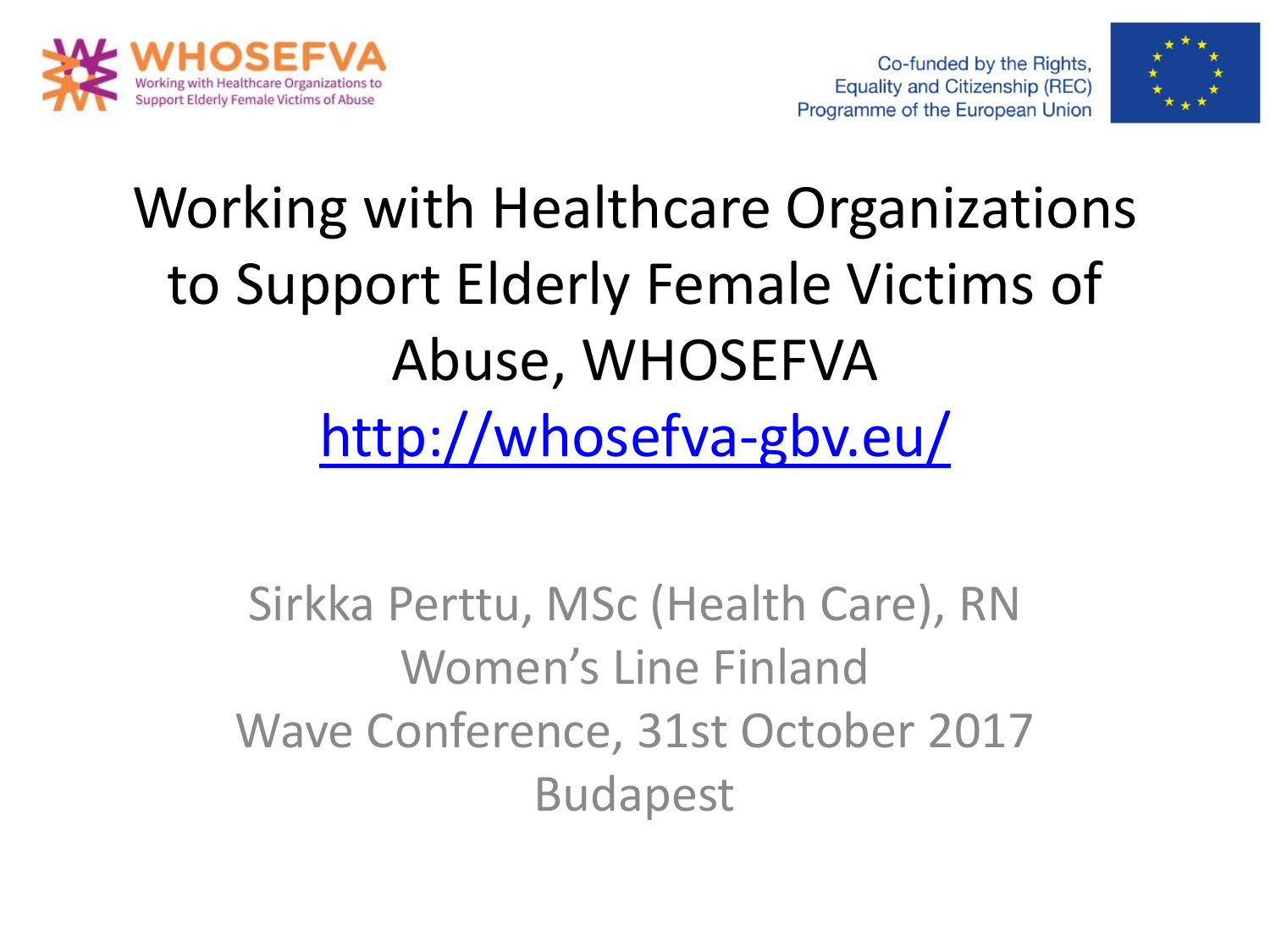

JUST/2015/RDAP/AG/VICT/9320 1 st December 2016 – 30th November 2018

- Coordinator:
	- MTÜ Naiste Tugi- ja Teabekeskus / Women's Support and Information Center NPO (WSIC, EE)
- Partners:
	- University of Tartu (UT, EE)
	- Kilcooley Women's Centre (KWC, UK)
	- Union of Women Associations of Heraklion Prefecture (UWAH, GR)
	- Resource centre for women MARTA (MARTA, LV)
	- The Austrian Women's Shelter Network (AÖF, AT)
	- Women against Violence Europe (WAVE, AT)
	- Women's Line Finland (WLF, FI)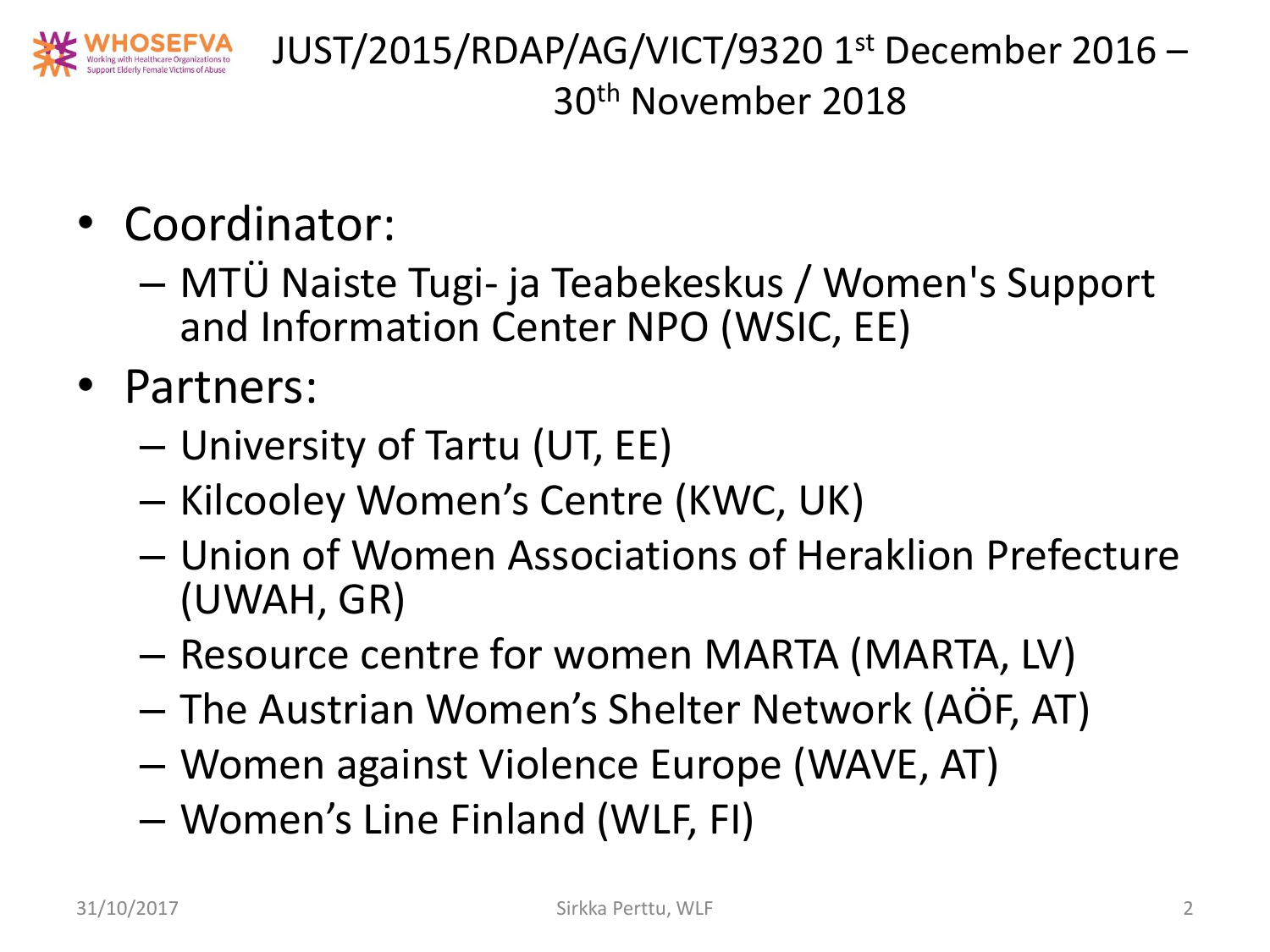

#### Background for the project

- Increase of aging population: challenge for structure and quality of services
- Feminization of ageing, especially in the oldest old age groups
- Abuse of older persons is a worldwide concern touches on human rights, women's rights, gender equality, domestic violence
- Special situation of older women: gender discrimination over the lifespan, sexism, ageism
- "Older women face greater risk of physical and psychological abuse due to discriminatory societal attitudes and the nonrealization of the human rights of women".

(Madrid International Plan of Action on Ageing, MIPAA 2002)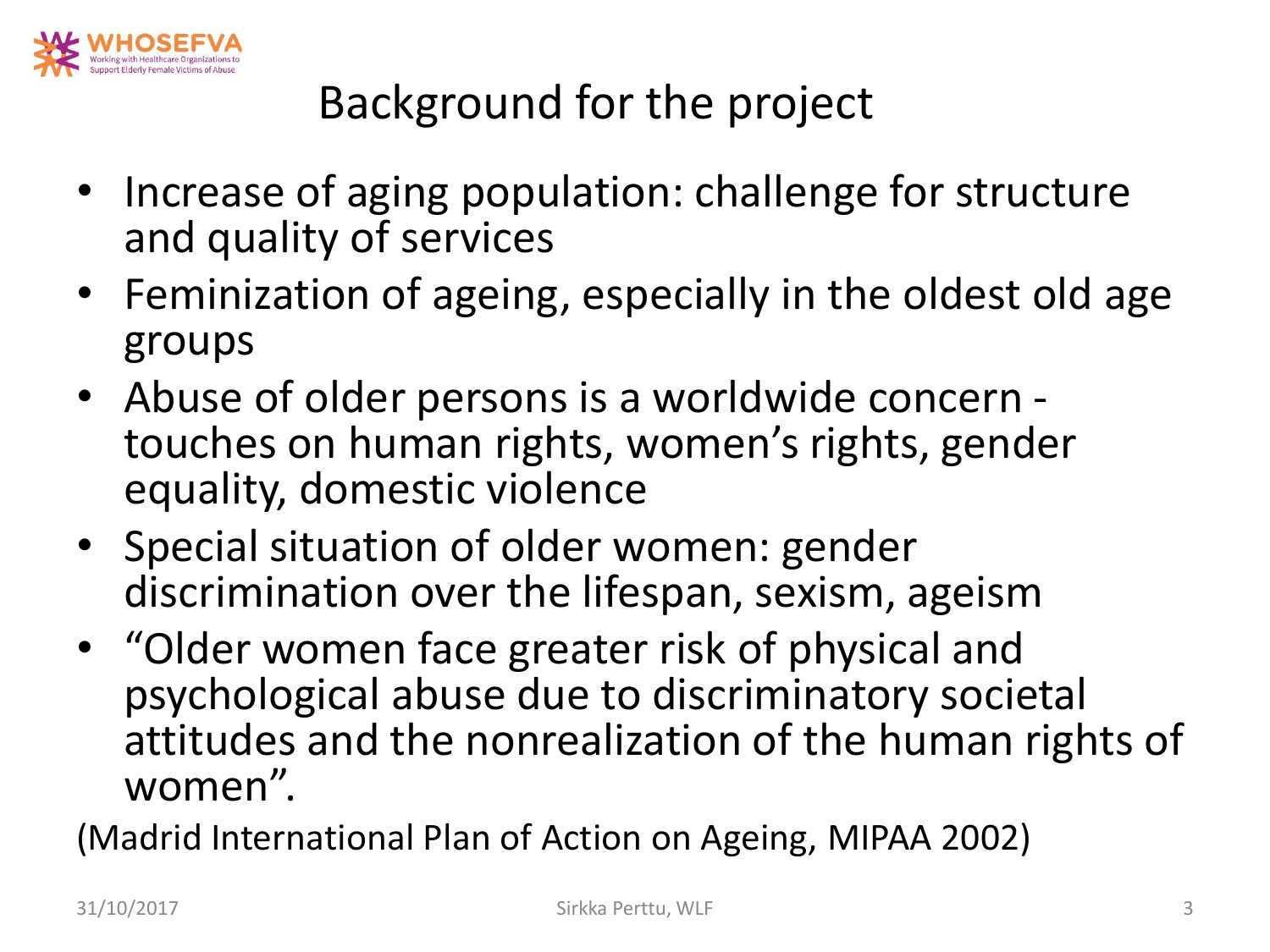

Background for the project

- Data on the prevalence of elder abuse/gender based violence in older age is inadequate and underreported - many prevalence studies cover age up to 74 years
- Older women sink into the cap:
	- gender neutralism: gender based violence has been rarely issue in elder abuse research and elderly care and services - this perspective ignores the issues of power and control that are central especially in violence in older age
	- absence from discussions about shelters and hotlines, lack of debate on the circumstances and special needs of older women victims of abuse that might affect help-seeking behaviour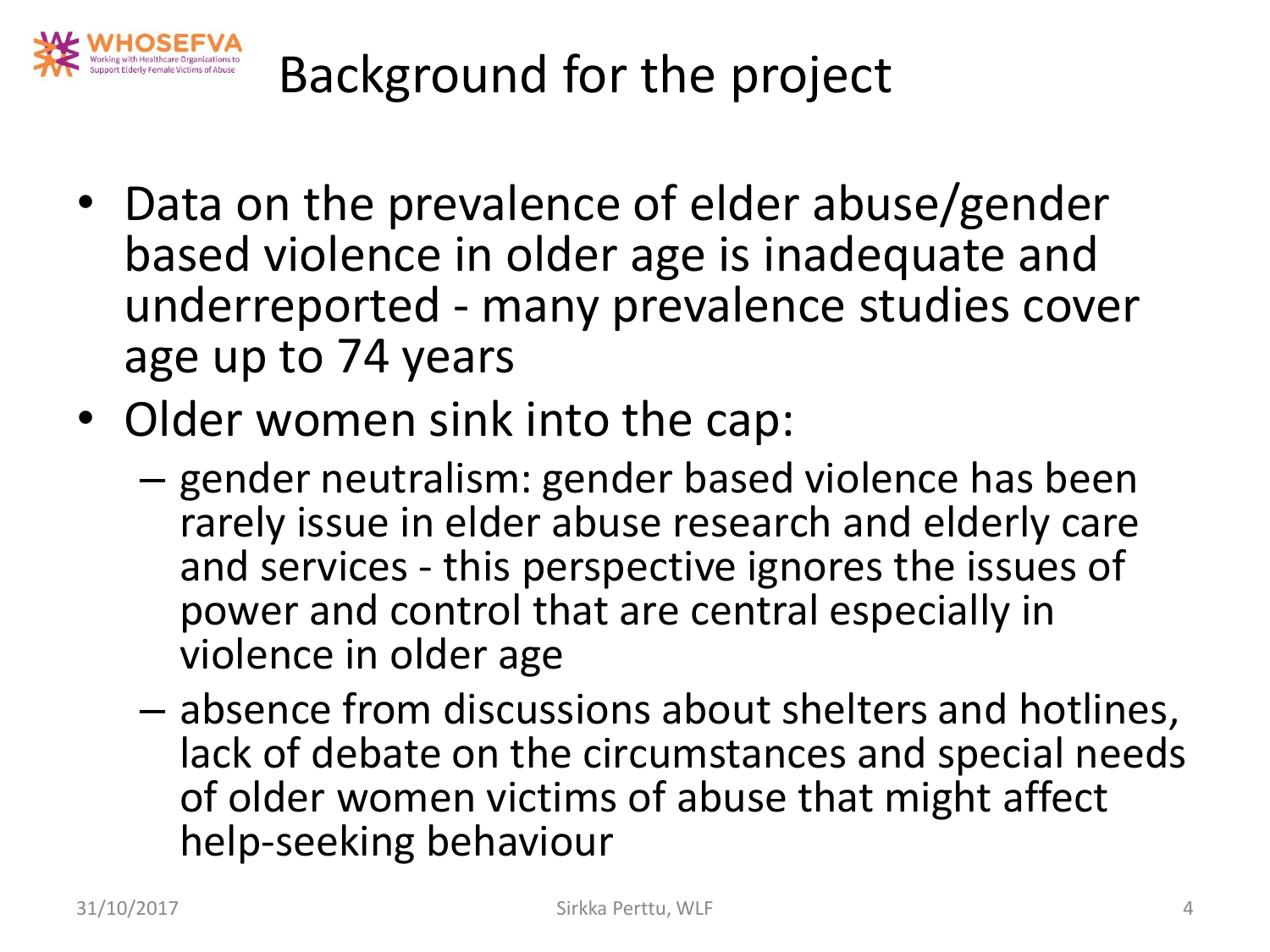

- Aim: to improve the knowledge of health care professionals on how to recognize and treat abused older women via an updated training programme
- Activity: development of a curriculum based on
	- findings from research and other knowledge on violence against older women
	- evaluation of training of medical professionals in emergency and primary health care settings and key stakeholders (Mutual Learning Workshops )
	- feedback from the Focus Groups/interviews of older abused women to bring their perspective to the development work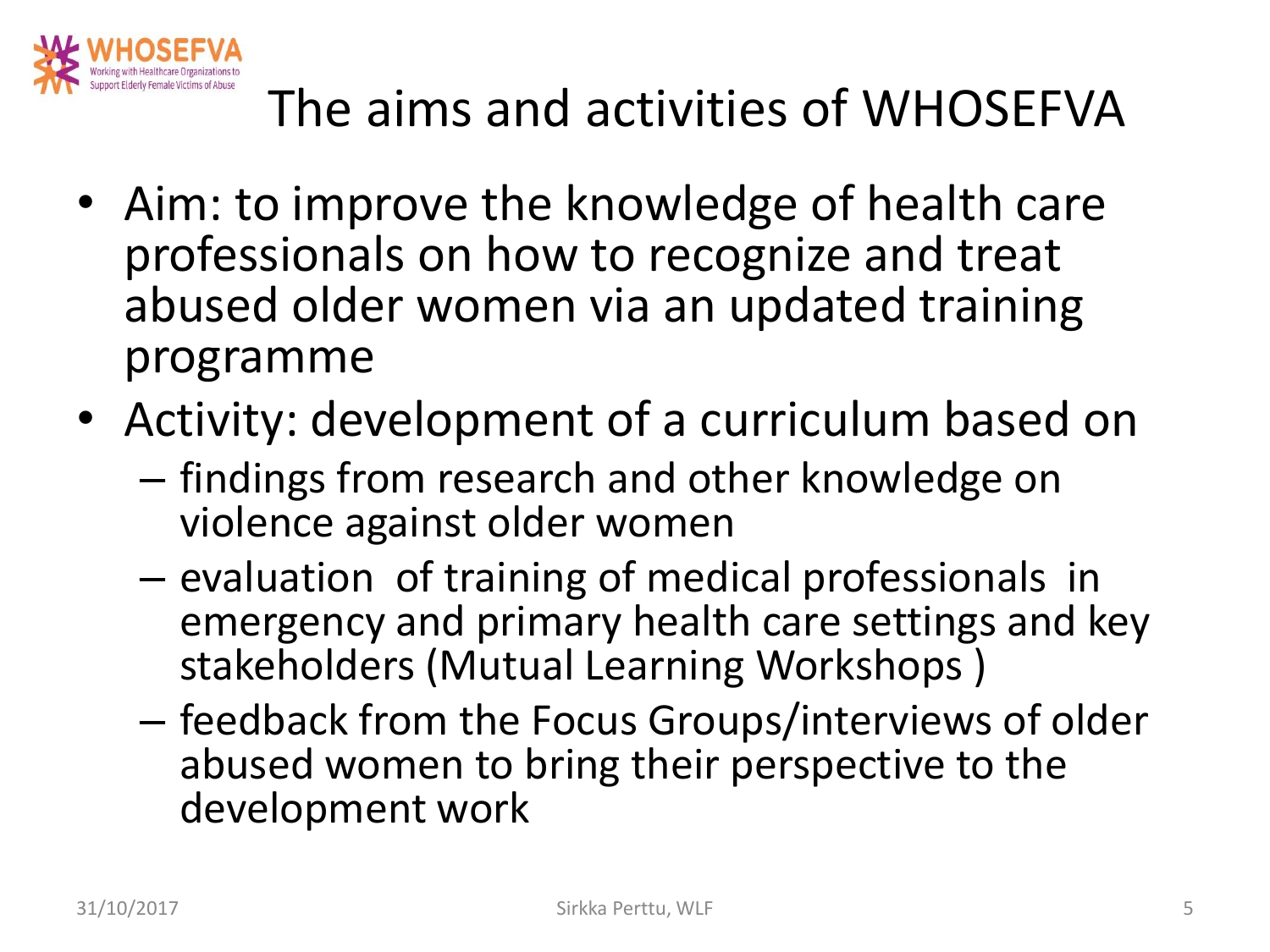

- Aim: to support health care organisations to create standards and procedures from the point of view of victims' safety and legal protection
- Activity: implementing of tools in health care settings for identification of abuse of older persons
- Activity: development of good practice protocols for medical examination and treating older abused persons in emergency and primary care settings
	- examining and assessing physical injuries taking into account aging process, deseases and medications
	- assessing psychological signs of abuse in older persons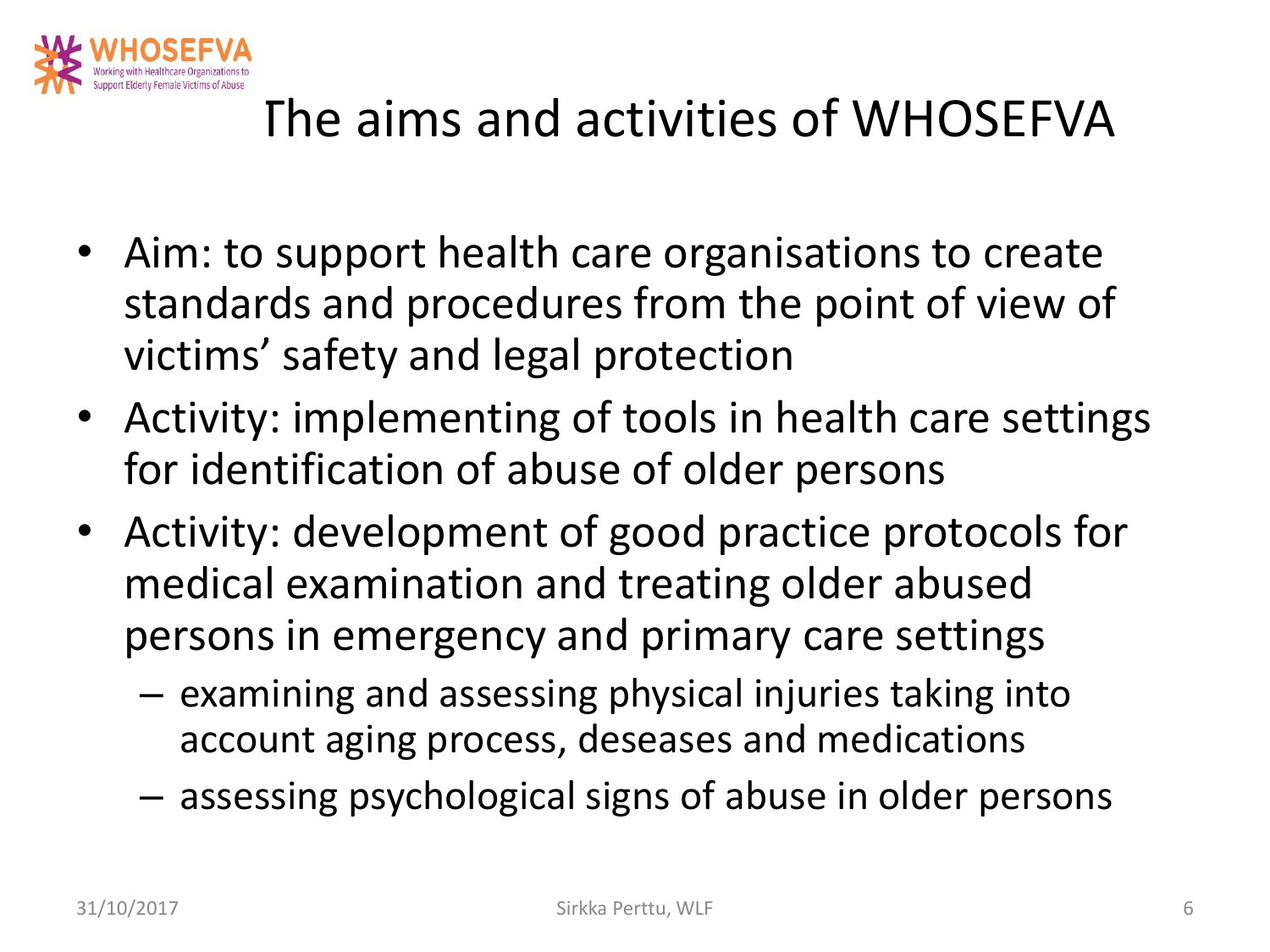

- Aim: to increase the capacity of DV organizations to cooperate with healthcare providers and provide more accessible and sustainable training for them
- Activity: training of DV organisations' trainers
- Activity: development of Online Open Course based upon the developed training programme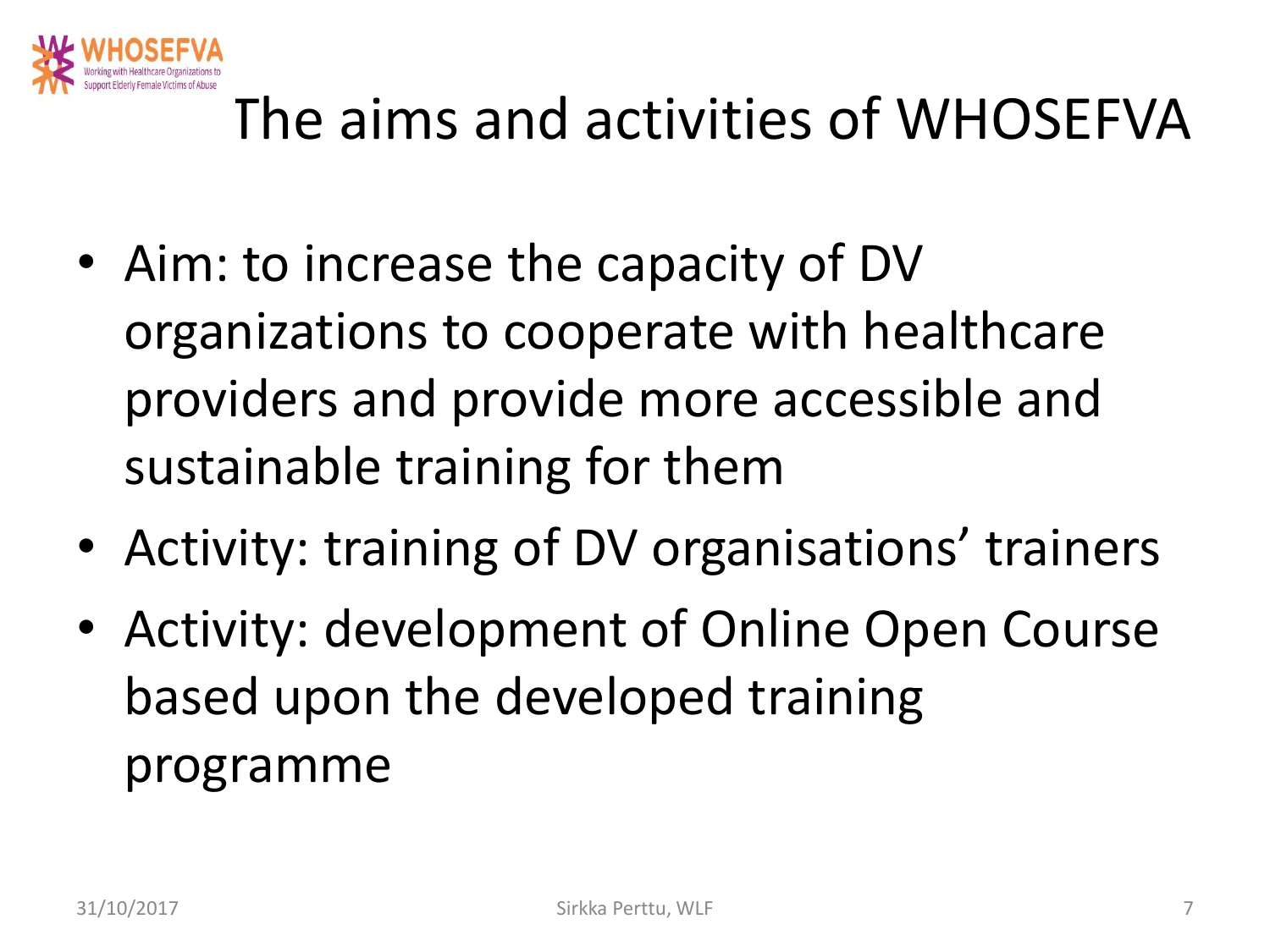

- Aim: to increase the capacity of DV organizations to advocate for needed healthcare policy changes through training and evaluation
- Activity: train DV workers on political advocacy and policy analysis
- Activity: assess the European regulations' and recommendations' implementation related to prevention of violence against older persons/women and development of services for older abused people
- Activity: creation of national and EU-wide recommendations advancing the health care policy on prevention of domestic violence of the older victims (practice and education).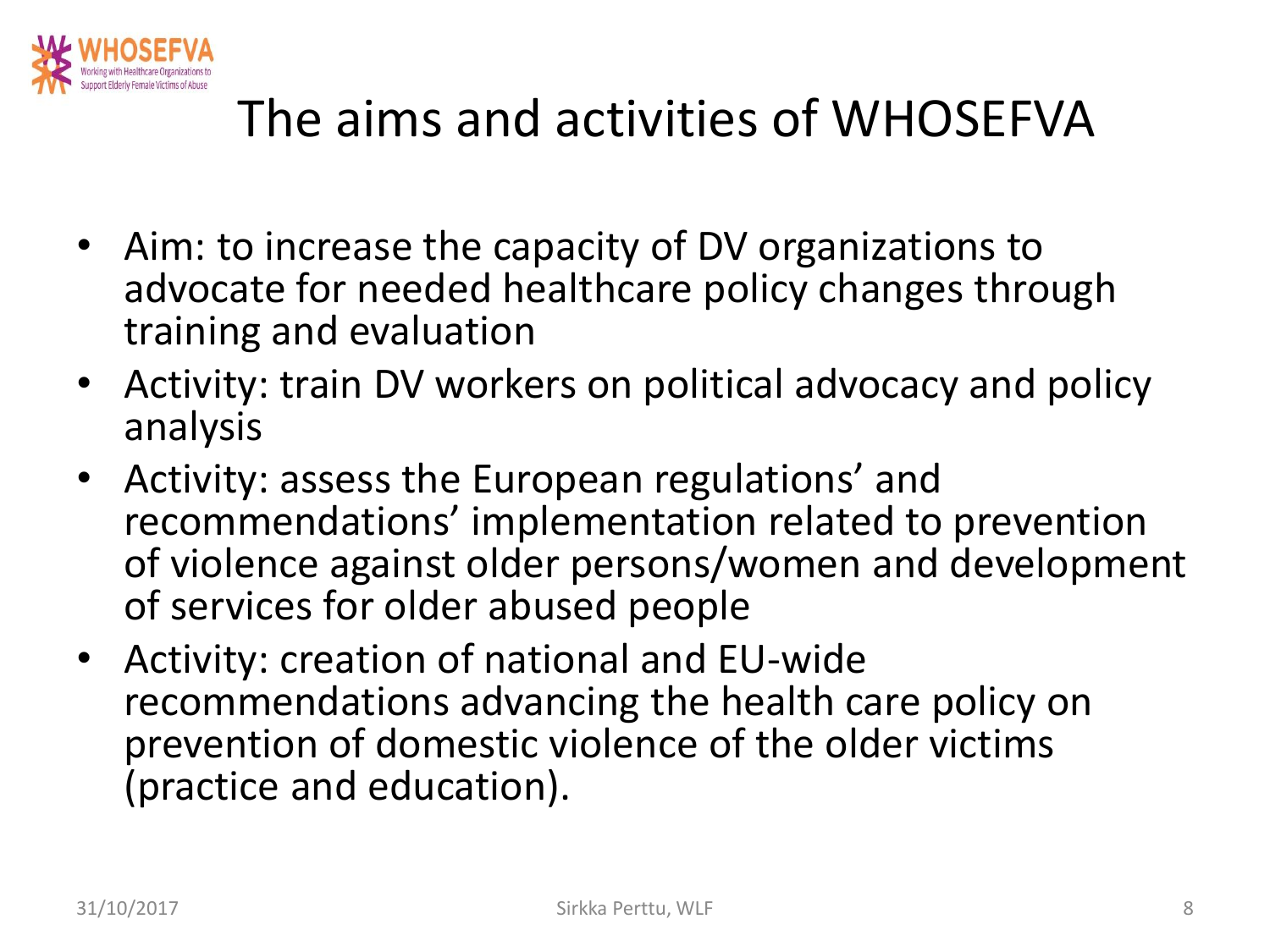

Strengthening Older People's Rights: Towards a UN Convention

- Not any specific instrument dedicated to older persons
- Older persons are mainstreamed into their implementation but general protection is not enough
- Attention is focusing on the implementation of international and EU level human rights instruments to tackle elder abuse and protect and promote the rights of older people

https://social.un.org/ageing-working[group/documents/Coalition%20to%20Strengthen%20the%20Rights%20of%20Older%20People.pdf](https://social.un.org/ageing-working-group/documents/Coalition to Strengthen the Rights of Older People.pdf)